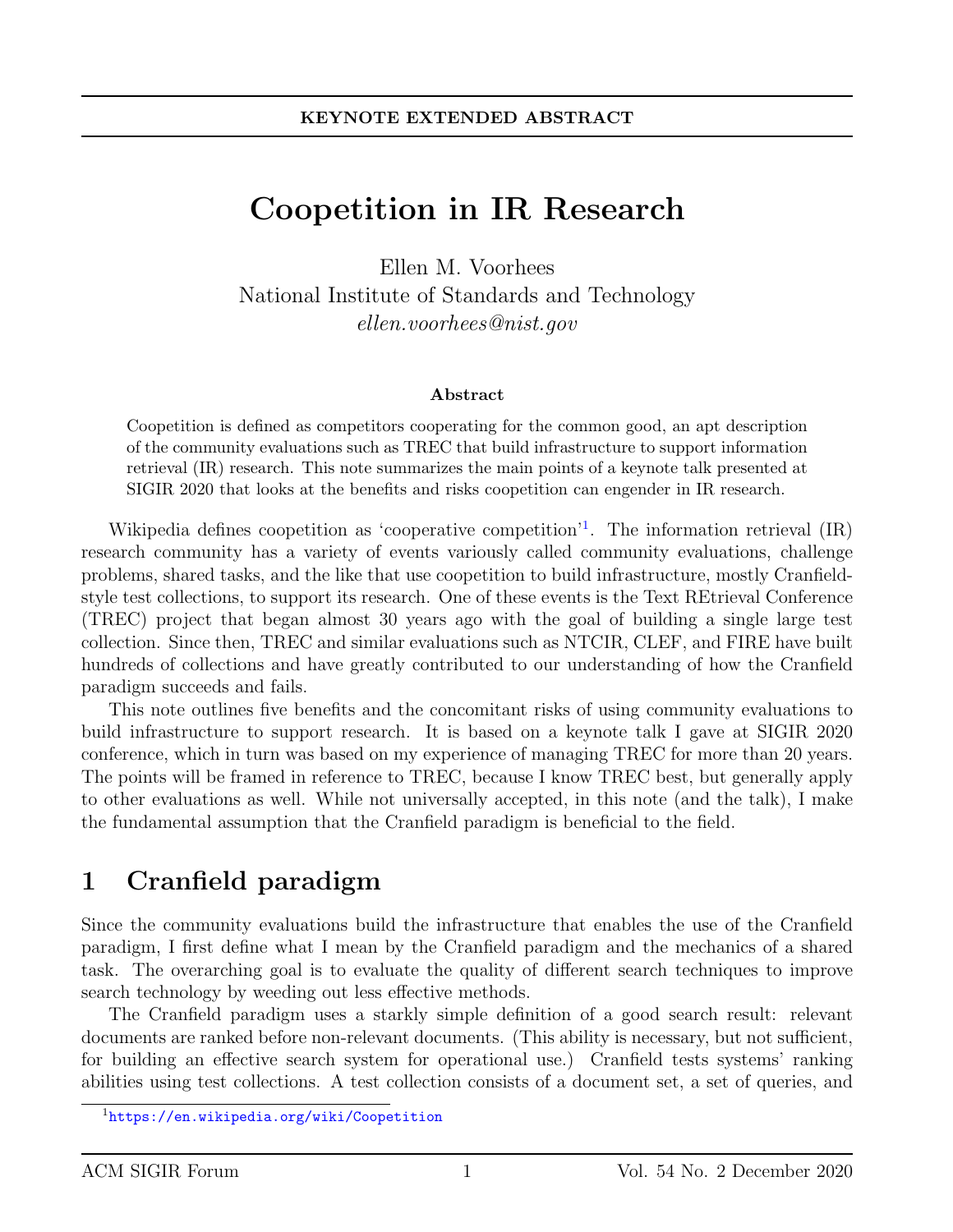relevance judgments that define which documents should be retrieved for which queries. A retrieval system creates a ranked list of documents for each query, where a list is ordered by decreasing likelihood that the document is relevant to the current query. The relevance judgments are used to calculate some effectiveness score over the ranked lists. If retrieval method A creates ranked lists such that the average score over all the queries in the set is better than the average score of the lists created by a second method  $B$ , then method  $A$  is assumed to be better than method  $B$ . Different effectiveness measures provide abstractions of different user tasks.

Test collections are laboratory tools that allow system builders to abstract away many details of a particular search environment to better focus on the aspect of interest. Cranfield is successful because its task abstraction is close enough to real user tasks to be informative, but general enough to be feasible and relatively inexpensive (compared to running a full user study every time a system parameter is tweaked, for example). It purposely does not attempt to model operational necessities in full detail to gain experimental power.

The difficult part of building a test collection is creating the relevance judgments. The judgments cannot be created automatically (if they could, the IR problem would be solved), and useful document set sizes are much too large for a human to look at every document. So some sort of sampling must be used to form the set of documents that a human assessor will judge. This is where the community evaluations come in. Task organizers provide a document set and a set of queries, and then accept submissions of ranked lists of documents from a diverse set of participants. Organizers select top-ranked documents from among the submissions as the set of documents to be judged by the assessor. Participant submissions are then scored based on that set of relevance judgments. Submissions, scores, and judgments sets are finally archived for future use.

#### 2 Benefits and Risks

This section looks at the impact community evaluations have on five aspects of research: stateof-the-art effectiveness, community, methodology, technology transfer, and cost. My claim is that community evaluations are highly beneficial for the research community with regard to these aspects, though there are some risks that need to be mitigated for the full potential to be realized.

- State-of-the-art effectiveness: Community evaluations not only document the state of the art on a particular task, they also drive its improvement. For example, retrieval effectiveness approximately doubled in the first six years of TREC as measured by any of the traditional effectiveness measures (e.g., recall, precision, MAP). The improvement comes mostly from the test collections themselves since they allow researchers to experiment at their own pace. The centrality of test collections also poses a risk, however. Any test collection is going to have its own peculiarities, and if a task has only one or two collections, the entire community can overfit to it. The best mitigation strategy for this is to create multiple, distinct collections for a given task. The whole community using the same collection also introduces repeated test issues that likely inflate the apparent statistical significance of retrieval results.
- Research community: Infrastructure built through a shared task enables research on that task, which in turn attracts a critical mass of researchers and thus builds a research community.